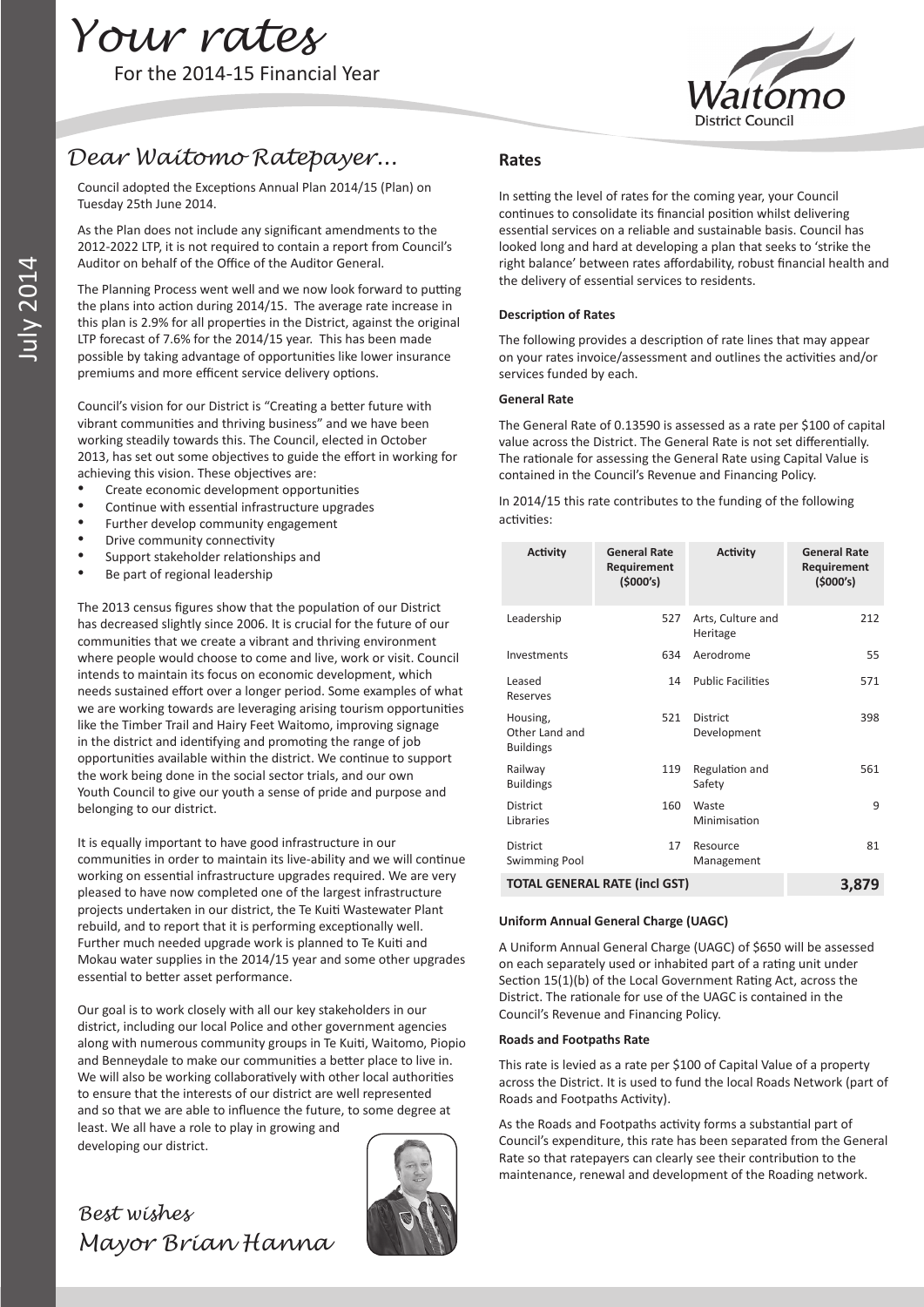# *Rates Newsletter 2014-2015*

| <b>District Roads and</b><br><b>Footpaths Rate</b> | Rate per \$100<br><b>Capital Value</b> | <b>Total Revenue</b><br>Requirement<br>2014/15 (\$000) |
|----------------------------------------------------|----------------------------------------|--------------------------------------------------------|
| Roads and Footpaths                                | 0.21756                                | 6,208                                                  |

#### **District Development Rate**

A District Development Rate will be assessed as a rate per \$100 of rateable capital value across Commercial, Industrial and Rural Businesses to part fund the Economic Development, Visitor Information Centre, District and Regional Promotion and Event Coordination activities. Rationale for the use of this rate is contained in the Council's Revenue and Financing Policy.

| <b>District Development</b><br>Rate            | Rate per \$100<br><b>Capital Value</b> | <b>Total Revenue</b><br>Requirement<br>2014/15 (\$000) |
|------------------------------------------------|----------------------------------------|--------------------------------------------------------|
| Commercial and<br><b>Industrial Businesses</b> | 0.03083                                | 91                                                     |
| <b>Rural Businesses</b>                        | 0.00475                                | 91                                                     |

# **Service Charges**

## **Te Kuiti Urban Stormwater TUAC and Targeted Rate**

The Stormwater Rates are levied to fund the Stormwater activity. A Targeted Uniform Annual Charge (TUAC) is set on every separately used or inhabited part of a rating unit in the Te Kuiti Urban Stormwater area to partly fund the Urban Stormwater Activity. The Rating Area for the purpose of levying the Urban Stormwater Targeted Rates will be the Te Kuiti Urban Rating Area.

A Targeted Rate will be assessed as a rate per \$100 of capital value on every separate rating unit in the Te Kuiti Urban area to partly fund the Urban Stormwater Activity. The Rating Area for the purpose of levying the Urban Stormwater Targeted Rates will be the Te Kuiti Urban Rating Area excluding those in respect of which there is a current resource consent to discharge stormwater into the Mangaokewa Stream, and so are not using any part of the urban reticulated stormwater or drainage network.

| <b>Urban Stormwater</b><br><b>TUAC</b> | Charge per<br><b>SUIP</b>          | <b>Total Revenue</b><br>Requirement 2014/15<br>(5000) |
|----------------------------------------|------------------------------------|-------------------------------------------------------|
| Te Kuiti Urban<br>Rating Area          | \$150                              | 267                                                   |
| <b>Urban Stormwater</b><br>Rate        | Rate per<br>\$100 Capital<br>Value | <b>Total Revenue</b><br>Requirement 2014/15<br>(5000) |
| Te Kuiti Urban<br>Rating Area          | 0.04321                            | 128                                                   |

#### **Rural Stormwater TUAC - Rural Rating Area**

This rate is set on every separately used or inhabited part of a rating unit in the Rural Rating Area of the District to fund the Rural Stormwater Activity.

| <b>Rural Stormwater</b><br><b>TUAC</b> | Charge per<br><b>SUIP</b> | <b>Total Revenue</b><br>Requirement 2014/15<br>(5000) |
|----------------------------------------|---------------------------|-------------------------------------------------------|
| <b>Rural Rating Area</b>               | \$15                      | 53                                                    |

# **Water Supply Service Charges**

These charges take the form of Targeted Uniform Annual Charge (TUAC) levied on a uniform basis within every community that has a Council water supply network, differentiated on the basis of supply area.

The annual charges are levied on the basis of each separately used or inhabited part of a rating unit within the relevant community, with liability calculated based on whether the SUIP is connected or merely serviceable. Council currently provides a water supply service in Te Kuiti, Piopio, Benneydale and Mokau, as follows:

| Water<br><b>Supply</b><br>(TUAC) | Charge<br>Per<br>Per<br>serviceable<br>connected<br>rating unit<br>rating unit |       | <b>Total Revenue</b><br><b>Requirement</b><br>2014/15<br>(5000) |
|----------------------------------|--------------------------------------------------------------------------------|-------|-----------------------------------------------------------------|
| Te Kuiti                         | \$501                                                                          | \$250 | 1,036                                                           |
| Piopio                           | \$995                                                                          | \$498 | 245                                                             |
| Benneydale                       | \$1,400                                                                        | \$700 | 162                                                             |
| Mokau                            | \$1,400                                                                        | \$700 | 297                                                             |

#### **Water Meter Charges**

Any rating unit situated in Te Kuiti, Piopio, Benneydale or Mokau that has been fitted with a water meter and is defined as being an extraordinary water user (defined in Council's water bylaw) will be charged based on the volume of water consumed over and above an annual consumption of 292m<sup>2</sup> per SUIP.

| <b>Water Supply Rate</b> | 2014/15 Charge per cubic metre<br>$(1m^3 = 1,000$ litres) |
|--------------------------|-----------------------------------------------------------|
| Te Kuiti                 | \$1.90                                                    |
| Piopio                   | \$3.65                                                    |
| Benneydale               | \$6.00                                                    |
| Mokau                    | \$9.20                                                    |

### **Sewerage Rates - Residential**

These charges take the form of Targeted Uniform Annual Charges (TUACs) levied on a uniform basis within every community where Council provides a reticulated sewerage collection and disposal service. Council currently provides sewerage schemes in Te Kuiti, Piopio, Benneydale and Te Waitere.

These TUACs are levied on the basis of each separately used or inhabited portion of a rating unit within the relevant community, with liability calculated based on whether the SUIP is connected or merely serviceable.

| Sewerage<br><b>TUAC</b> | Charge<br>Per<br>Per<br>serviceable<br>connected<br>rating unit<br>rating unit |       | <b>Total Revenue</b><br><b>Requirement</b><br>2014/15<br>(5000) |
|-------------------------|--------------------------------------------------------------------------------|-------|-----------------------------------------------------------------|
| Benneydale              | \$1,100                                                                        | \$550 | 119                                                             |
| Te Waitere              | \$1,100                                                                        | \$550 | 16                                                              |
| Te Kuiti                | \$946                                                                          | \$473 | 1,601                                                           |
| Piopio                  | \$1,100                                                                        | \$550 | 241                                                             |

## **Targeted Services Rate**

A Targeted Services TUAC will be assessed on every separately used or inhabited portion of a rating unit in the District, differentiated by rating areas, to fund the Unsubsidised Roading Activity and part fund the Swimming Pool Activity. The Rating Areas for the purpose of levying the Targeted Services TUAC will be the Te Kuiti Urban and Periphery Rating Area and the Rural Rating Area (rest of the District, not including rating units in the Te Kuiti Urban and periphery Rating area).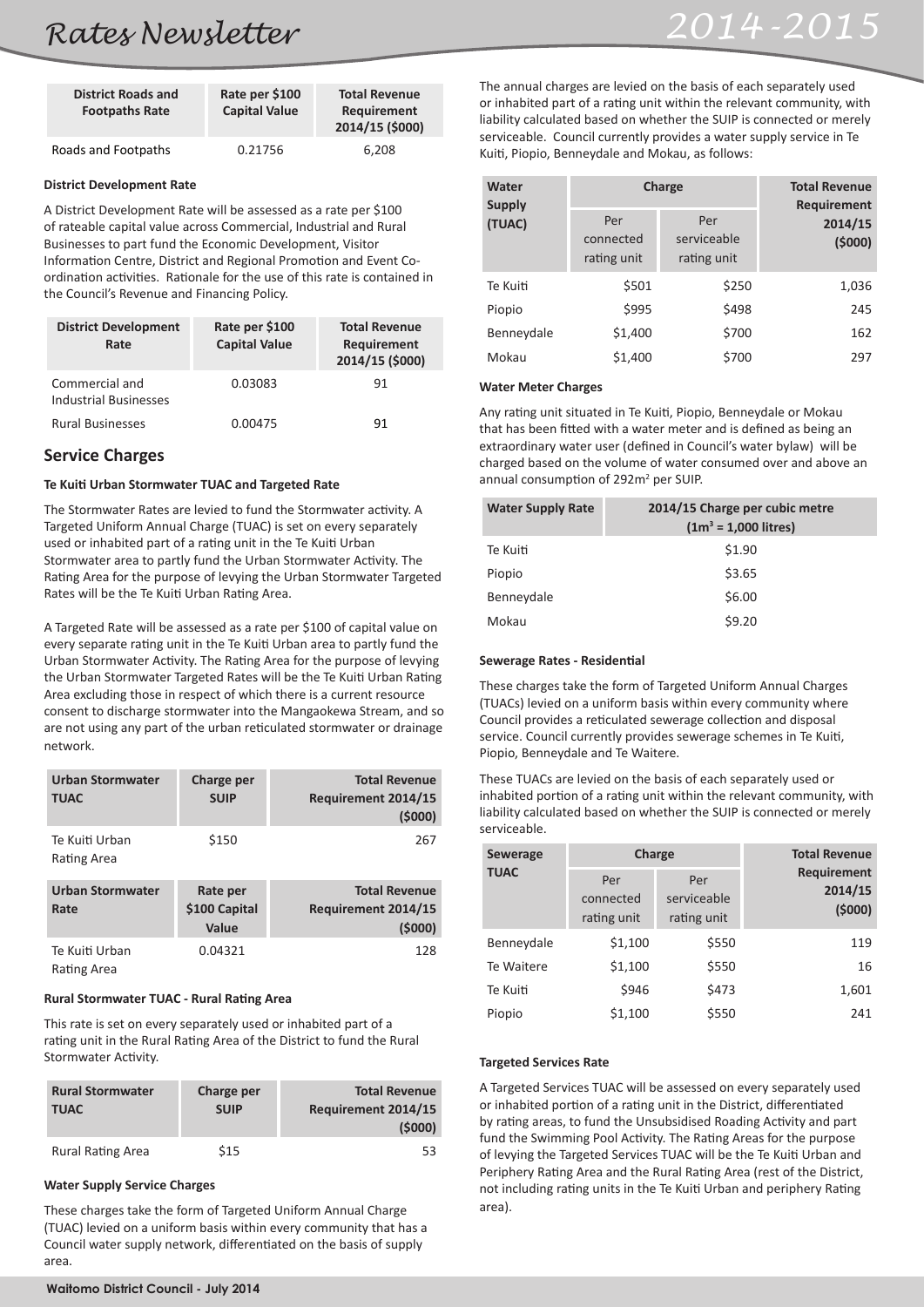| <b>Targeted</b><br><b>Services TUAC</b> | Rate  | <b>Total Revenue</b><br>Requirement 2014/15<br>(5000) |
|-----------------------------------------|-------|-------------------------------------------------------|
| Te Kuiti Urban and<br>Periphery         | \$185 | 431                                                   |
| Rural                                   | \$35  | 112                                                   |

#### **Te Kuiti Sewerage - Non Residential**

Non residential properties will be charged a base charge for up to 3 pans and will be charged on a per pan basis for any additional pans over that number. These charges will be calculated based on an assessment of the average hours of operation or business hours per week (calculated as an average over the year).

| Category                                       | Calculation<br>factor per pan | <b>Base</b><br>Charge and<br>Charge per<br>Pan | <b>Total Revenue</b><br>Requirement<br>2014/15<br>(5000) |
|------------------------------------------------|-------------------------------|------------------------------------------------|----------------------------------------------------------|
| <b>Business hours</b><br>more than 40<br>hours | 0.76                          | \$719                                          | 154                                                      |
| <b>Business hours</b><br>equal to 40<br>hours  | 0.36                          | \$341                                          | 65                                                       |
| <b>Business hours</b><br>less than 40<br>hours | 0.20                          | \$189                                          | 35                                                       |

#### **Piopio Wider Benefit Rating Area**

Council considers that there are a few communities outside of Piopio for whom a separate catchment of properties has been identified called the "Piopio Wider Benefit Rating Area" (PWBRA). Council considers that Piopio Township is the main 'community of interest' for these properties and they receive an indirect benefit from the development and well-being of Piopio.

Council has set a Targeted Services TUAC on every rating unit situated within the Piopio Wider Benefit Rating Area to assist the funding of the sewerage reticulation networks in Piopio.

| <b>Targeted Services</b><br><b>TUAC</b> | Charge | <b>Total Revenue</b><br>Requirement 2014/15<br>(5000) |
|-----------------------------------------|--------|-------------------------------------------------------|
| Piopio Wider Benefit<br>Rating Area     | \$10   | 6                                                     |

#### **Piopio Retirement Village TUAC, Piopio Township and Piopio Wider Benefit Rating Area**

Council has set a Targeted Services TUAC per rating unit situated within the Piopio Township and the Piopio Wider Benefit Rating Area to fund the support of the continued delivery of elderly housing accommodation services provided by the Piopio Retirement Trust Inc. through the remission of service charges. The rationale for use of this rate is contained in the Revenue and Financing Policy.

| <b>Targeted Services</b><br><b>TUAC</b>                    | Charge | <b>Total Revenue</b><br>Requirement 2014/15<br>(5000) |
|------------------------------------------------------------|--------|-------------------------------------------------------|
| Piopio Wider Benefit<br>Rating Area and<br>Piopio Township | \$23   | 17                                                    |

#### **District Support for Services**

Council resolved that a contribution be made by all rating units in the District towards the funding of existing Water and Wastewater services in smaller communities that are eligible for that level of support, so that appropriate and affordable services can be provided on a sustainable basis in response to community outcomes.

The 'Assistance for Smaller Communities' component of the Council's Revenue and Financing Policy provides that the shortfall between the annual operating cost of the schemes and the total revenue from the uniform water and sewerage charges (calculated at the agreed caps) be funded by a contribution made by all rating units in the District, in the form of an 'Assistance for Smaller Communities' subsidy which aims to assist smaller communities with the sustainable operation of such services.

#### **Benneydale Water Supply**

This Targeted Uniform Annual Charge (TUAC) is levied on every rating unit in the district to assist the Benneydale community meet the cost of the operation of their water supply network. This assistance is provided when the cost per connection to a property on an existing water supply network exceeds \$1,400 per annum.

| <b>Subsidy for</b><br><b>Benneydale Water</b> | Rate | <b>Total Revenue</b><br>Requirement 2014/15<br>(5000) |
|-----------------------------------------------|------|-------------------------------------------------------|
| All rating units in<br>district               | Ś4   | 18                                                    |

#### **Benneydale Sewerage**

This rate is a Targeted Uniform Annual Charge (TUAC) is levied on every rating unit in the district to assist the Benneydale community meet the cost of the operation of their sewerage network. This assistance is provided to a community when the cost per connection to a property on an existing wastewater network exceeds \$1,100.

| Subsidy for<br><b>Benneydale</b><br>Sewerage | Rate | <b>Total Revenue</b><br>Requirement 2014/15<br>(5000) |
|----------------------------------------------|------|-------------------------------------------------------|
| All rating units in the<br>District.         | \$9  | 41                                                    |

#### **Te Waitere Sewerage**

This rate is a Targeted Uniform Annual Charge (TUAC) is levied on every rating unit in the district to assist the Te Waitere community meet the cost of the operation of their sewerage network. This assistance is provided to a community when the cost per connection to a property on an existing wastewater network exceeds \$1,100.

| Subsidy for<br><b>Te Waitere</b><br>Sewerage | Charge | <b>Total Revenue</b><br>Requirement 2014/15<br>(5000) |
|----------------------------------------------|--------|-------------------------------------------------------|
| All rating units in the<br>District.         | Ś7     | 32                                                    |

#### **Marokopa Community Centre**

This rate is levied to recover the Council assistance provided for the development of the Marokopa Community Hall. It is a Targeted Uniform Annual Charge levied on every separately used or inhabited part of a rating unit within the Marokopa Community Centre rating area.

| Marokopa<br><b>Community Centre</b><br><b>TUAC</b> | Charge per<br><b>SUIP</b> | <b>Total Revenue</b><br>Requirement 2014/15<br>(5000) |
|----------------------------------------------------|---------------------------|-------------------------------------------------------|
| Marokopa Community<br>Centre Rating Area           | \$23                      |                                                       |